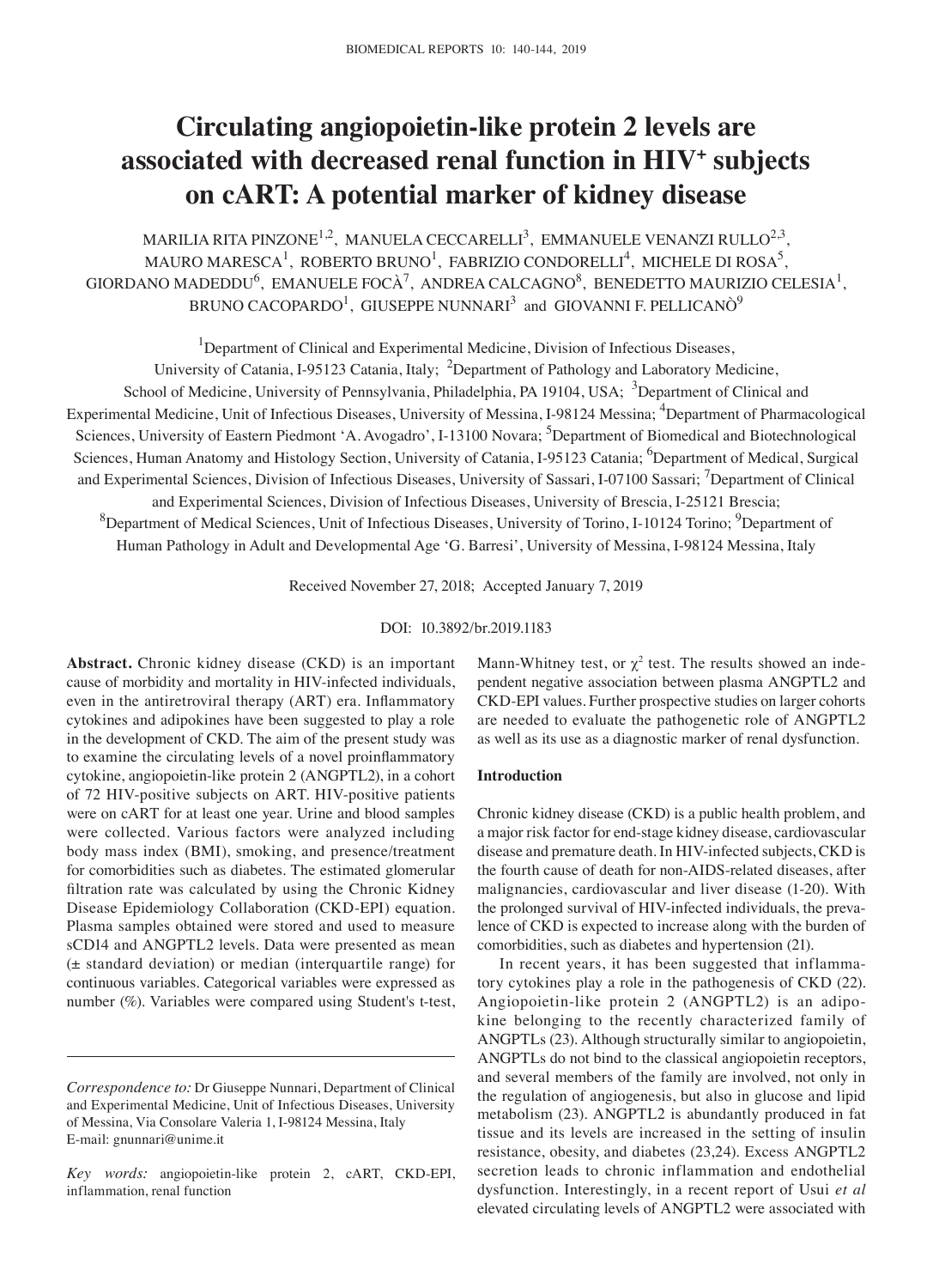the likelihood of CKD in a large Japanese cohort of uninfected individuals (25). To date, however, no studies have investigated the link between serum ANGPTL2 levels and renal function in HIV-positive individuals.

The aim of the present study was to assess the relationship between circulating ANGPTL2 levels and renal function in a cohort of HIV-positive subjects on combination antiretroviral therapy (cART).

### **Subjects and methods**

*Study population.* In this cross-sectional study, we consecutively enrolled 72 HIV-positive patients attending the HIV Outpatient Clinic of the Division of Infectious Diseases in Catania, Italy, who were on cART for at least one year. All the participants provided written informed consent to participate in the study, which was conducted in accordance with the Declaration of Helsinki.

We extracted the following parameters from medical records: patient demographics, time since HIV diagnosis and initiation of cART, type of cART, HCV and/or HBV coinfection, body mass index (BMI), smoking, and presence/treatment for comorbidities, such as diabetes mellitus, hypertension, and dyslipidemia. At the time of enrollment, urine and blood samples were collected to evaluate CD4<sup>+</sup> and CD8<sup>+</sup> T cell count, plasma HIV RNA, highly sensitive (hs)-C reactive protein (CRP), presence of proteinuria and microalbuminuria. Estimated glomerular filtration rate (eGFR) was calculated by using the Chronic Kidney Disease Epidemiology Collaboration (CKD-EPI) equation. Plasma samples were stored at -80°C and then used to measure sCD14 (Quantikine sCD14 Immunoassay; R&D Systems, Inc., Minneapolis, MN, USA) with a detection range of 40-3,200 ng/ml and ANGPTL2 (Uscn Life Science Inc., Wuhan, China) with a detection range of 0.313-20 ng/ml levels, according to manufacturer's protocol.

*Statistical analysis.* Data were analyzed using the Statistical Package for Social Sciences version 22.0 (SPSS, Inc., Chicago, IL, USA). Data are presented as mean ± standard deviation for continuous variables with normal distribution or median (interquartile range) for continuous variables with skewed distribution. Categorical variables are expressed as number (%). Variables that were normally distributed, continuous but not normally distributed, or categorical were compared using Student's t-test, Mann-Whitney test, or  $\chi^2$  test, respectively. Pearson's correlation test was used to assess the correlation of CKD-EPI values and demographic, biochemical and viro-immunological variables. Statistically significant variables in the univariate analysis (P<0.1) were included in the multivariate regression analysis, the dependent variable being CKD-EPI. In the multivariate regression model, both sCD14 and ANGPTL2 were log-transformed (ln) to approximate normality. Presence of multicollinearity was checked by examining the variance inflation factor (VIF) and variables included in the final model if VIF was <5.

#### **Results**

*Subject characteristics.* The main demographic and clinical characteristics of the study population are reported in Table I. Table I. Demographics and clinical characteristics of the study population.

| Variable                                               | No. $(n=72)$        |
|--------------------------------------------------------|---------------------|
| Age (years)                                            | $47(36-53)$         |
| Sex, female $[n (\%)]$                                 | 14 (19.4)           |
| $MSM$ [n $(\%)$ ]                                      | 40 (56)             |
| Time since HIV diagnosis (months)                      | 122 (59-200)        |
| Current CD4 <sup>+</sup> T-cell count (cells/ $\mu$ l) | 605 (409-789)       |
| HIV viral load <50 copies/ml [n $(\%)$ ]               | 59 (82)             |
| Time on cART (months)                                  | 72 (31-191)         |
| Current use of PI [n $(\%)$ ]                          | 27(37.5)            |
| Current use of TDF $[n (\%)]$                          | 57 (79.2)           |
| Current use of raltegravir $[n (\%)]$                  | 10(13.9)            |
| BMI (kg/m <sup>2</sup> )                               | 24 (22-26.6)        |
| Current smoking [n (%)]                                | 26(36.1)            |
| Hepatitis C coinfection $[n (\%)]$                     | 6(8.3)              |
| Diabetes mellitus $[n (\%)]$                           | 5(6.9)              |
| Hypertension [n (%)]                                   | 13(18.1)            |
| Dyslipidemia [n $(\%)$ ]                               | 22(30.6)            |
| Framingham risk score (%)                              | $4.5(1-11.2)$       |
| eGFR (ml/min/1.73 m <sup>2</sup> ),                    | $96.9 \pm 18.5$     |
| based on CKD-EPI formula                               |                     |
| Proteinuria [n (%)]                                    | 23(32)              |
| Microalbuminuria $[n (\%)]$                            | 18 (25)             |
| $hs-CRP$ (ng/ml)                                       | $0.18(0.07 - 0.47)$ |
| ANGPTL2 (ng/ml)                                        | $2.09(1.45-3.03)$   |
| $sCD14$ (ng/ml)                                        | 1,969 (1,747-2,292) |

Data are mean  $\pm$  standard deviation or median (interquartile range), unless otherwise specified. ANGPTL2, angiopoietin-like protein 2; BMI, body mass index; cART, combination antiretroviral therapy; CKD-EPI, Chronic Kidney Disease Epidemiology Collaboration; eGFR, estimated glomerular filtration rate; HIV, human immunodeficiency virus; hs-CRP, highly sensitive-C reactive protein; MSM, men having sex with men; PI, protease inhibitor; sCD14, soluble CD14; TDF, tenofovir.

In total, 72 patients were enrolled, and all were Caucasian, with a median age of 47 (range, 36-53) years. As for risk factors for HIV acquisition, 26 individuals (36.1%) were heterosexual, and 40 (55.6%) were men having sex with men. In addition, 14 (19.4%) women were included in the study. Median time since HIV diagnosis was 122 (range, 59-200) months, and median time since cART initiation was 72 (31-191) months. Median current CD4<sup>+</sup> T cell count was 605 (409-789) cells/ $\mu$ l, while HIV viral load was <50 copies/ml in 59 patients (82%). Of the 72 patients, 27 patients (37.5%) received a protease inhibitor (PI)-based regimen, 57 (79.2%) were on tenofovir (TDF), and 10 (13.9%) on raltegravir. In addition, 26 (36.1%) were smokers, and 6 patients (8.3%) were co-infected with hepatitis C. In terms of comorbidities, 34 subjects (47.2%) had a BMI  $>25$  kg/m<sup>2</sup>, 6.9% of the study population had diabetes, 18.1% hypertension, 30.5% dyslipidemia. A total of 10 individuals (13.9%) had a high cardiovascular risk (i.e., Framingham risk score >20%), and 13.9% were taking lipid-lowering drugs.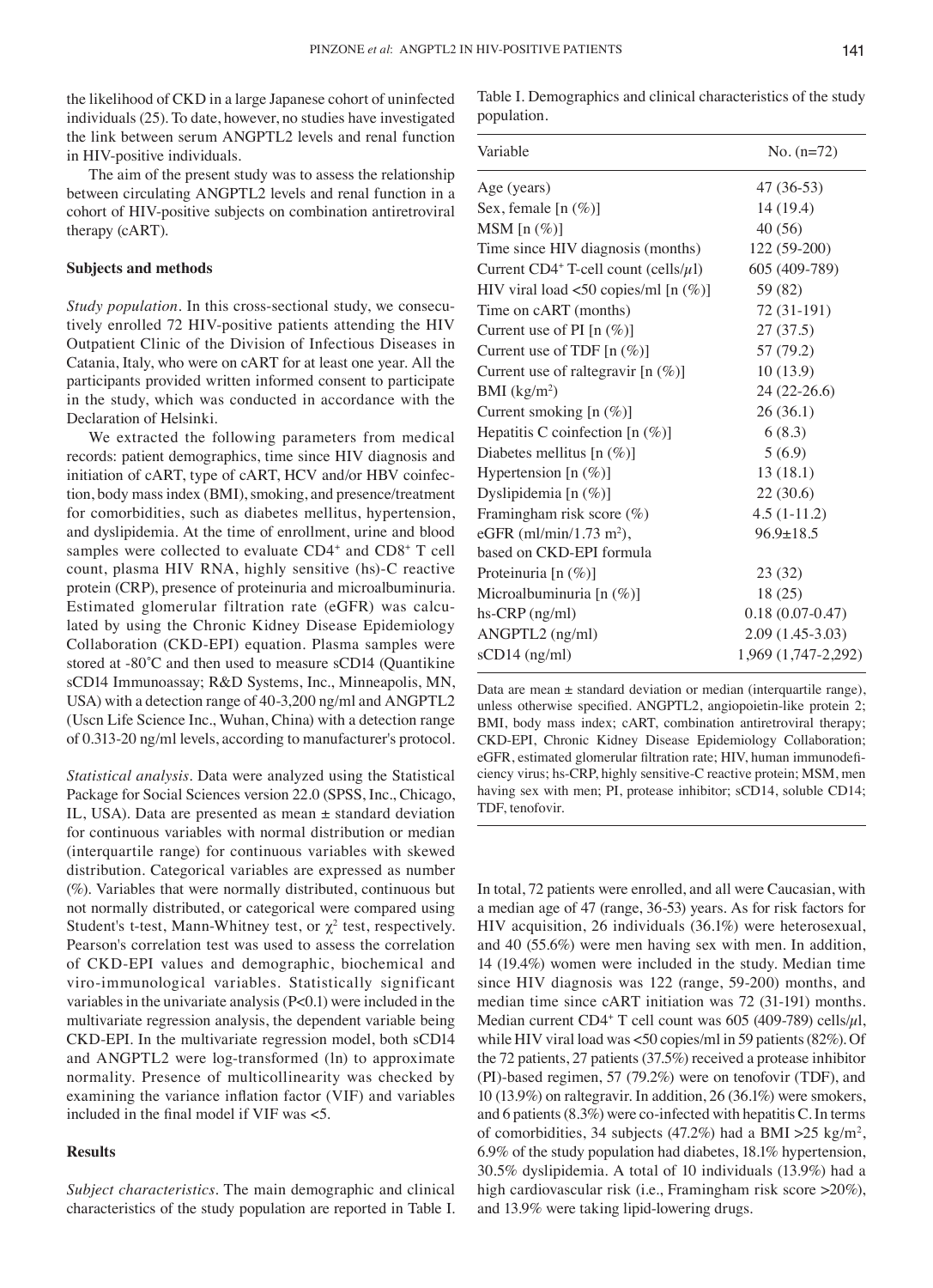| Variables                     |         | B(SE)         | P-value |  |
|-------------------------------|---------|---------------|---------|--|
| Age (per year)                | $-0.42$ | $-0.67(0.26)$ | 0.013   |  |
| $ANGPTL2$ (ln, ng/ml)         | $-0.29$ | $-7.7(3.3)$   | 0.024   |  |
| $sCD14$ (ln, ng/ml)           | $-0.19$ | $-21.9(12.9)$ | 0.095   |  |
| Framingham risk score $(\%)$  | 0.15    | 0.31(0.29)    | 0.29    |  |
| Antihypertensive therapy, yes | $-0.03$ | $-1.1(5.3)$   | 0.83    |  |
| Lipid-lowering drugs, yes     | 0.002   | 0.11(5.9)     | 0.98    |  |
|                               |         |               |         |  |

Table II. Multivariate regression model for CKD-EPI, including factors associated with reduced renal function in univariate analysis.

ANGPTL2, angiopoietin-like protein 2; β, standardized coefficient; B, unstandardized coefficient; sCD14, soluble CD14; SE, standard error.



Figure 1. (A) Distribution of Chronic Kidney Disease Epidemiology Collaboration (CKD-EPI) values according to circulating angiopoietin-like protein 2 (ANGPTL2) levels. CKD‑EPI values were significantly lower in individuals with ANGPTL2 ≥2.62 ng/ml, corresponding to the upper tertile of ANGPTL2 distribution (86 vs. 103 ml/min, P=0.001). (B) Correlation between CKD-EPI and ANGPTL2 circulating levels in the study population (r=-0.47, P<0.001).

*Renal function and predictors of reduced CKD‑EPI.* Mean CKD-EPI was 96.9±18.5 ml/min; 25 patients (34.7%) had CKD-EPI <90 ml/min, while 2.8% had values <60 ml/min. In addition, 23 individuals (32%) had proteinuria, while 18 (25%) had microalbuminuria.

Individuals with high cardiovascular risk had decreased renal function compared to low-risk subjects (85 vs. 99 ml/min, P=0.03). As expected, patients on treatment for hypertension had lower CKD-EPI values (87 vs. 99 ml/min, P=0.07); similarly, individuals taking lipid-lowering drugs had lower CKD-EPI values when compared to those without dyslipidemia (86 vs. 98 ml/min, P=0.06).

All individuals had detectable levels of ANGPTL2. Median ANGPTL2 circulating level was 2.09 (1.45-3.03) ng/ml. Median sCD14 levels was 1,969 (1,747-2,292) ng/ml. Interestingly, we found that patients with ANGPTL2 values in the highest tertile (i.e., ANGPTL2 values  $\geq 2.62$  ng/ml) had significantly lower CKD‑EPI values when compared to the rest of the cohort (86 vs. 103 ml/min,  $P=0.001$ ) (Fig. 1A). Analogously, individuals with sCD14 values in the upper tertile (i.e., sCD14 values ≥2,072 ng/ml) had lower CKD-EPI values (89 vs. 101 ml/min,  $P=0.02$ ) (data not shown).

As expected, CKD-EPI values were negatively correlated with age (r=-0.56, P<0.001). Moreover, they were negatively correlated with Framingham risk score ( $r = -0.37$ ,  $P = 0.001$ ), sCD14 levels (r= $-0.37$ , P= $0.002$ ) and ANGPTL2 (r= $-0.47$ , P<0.001; Fig. 1B).

In multivariate analysis, only older age  $(\beta = 0.42, P = 0.013)$ and higher circulating ANGPTL2 ( $\beta$ =-0.29, P=0.024) remained significantly associated with reduced CKD-EPI values (Table II).

## **Discussion**

In the present study, we found an independent association between reduced renal function and elevated levels of ANGPTL2 in a cohort of HIV-positive individuals on cART. ANGPTL2 is a recently characterized adipokine, which has been associated with several metabolic disorders, including insulin resistance, obesity and diabetes (23,24). Existing studies have shown that ANGPTL2 can act as a mediator of chronic inflammation (23). ANGPTL2 is mainly produced in visceral adipose tissue, where it promotes macrophage recruitment and neoangiogenesis. In obese mice, elevated levels of ANGPTL2 led to chronic adipose tissue inflammation and remodeling, and finally to systemic insulin resistance (24). Similarly, in obese humans, elevated levels of ANGPTL2 have been associated with the presence of insulin resistance as well as the risk of developing diabetes (24,26). Moreover, both in animal and human studies, elevated ANGPTL2 levels have been positively correlated with vascular inflammation and atherosclerosis progression (24). Inflammatory cytokines and adipokines, such as resistin, visfatin and adiponectin, have been suggested to play a role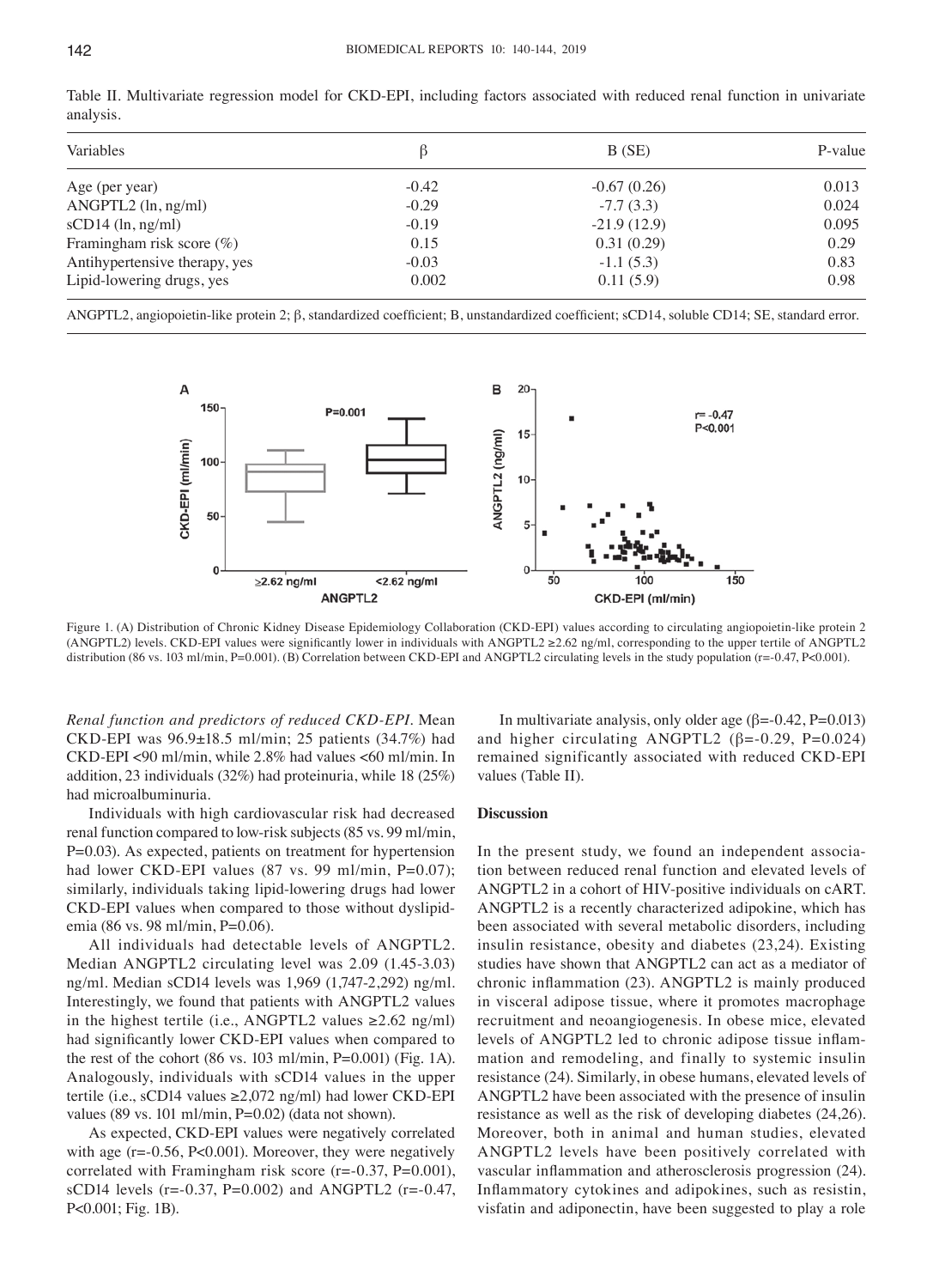in the development of CKD. In a large population-based study recently conducted in Japan, the authors found that circulating ANGPTL2 levels were independently associated with the likelihood of CKD (25). In this study, CKD was defined as the presence of albuminuria or eGFR  $<60$  ml/min. The authors reported that the odds ratio (OR) for CKD increased with elevated circulating ANGPTL2. The OR for CKD was analyzed across quintiles and found to be significantly higher in the second quintile [ANGPTL2 values 2.01-2.48 ng/ml, OR=1.67, 95% confidence interval (CI): 1.24‑2.24], and thereafter to plateau to the fifth quintile (OR=1.79, 95% CI: 1.32-2.43). The association remained significant after correcting for known cardiovascular risk factors and hs-CRP levels. However, when separating eGFR and albuminuria as markers of reduced renal function, only the latter remained significantly associated with circulating ANGPTL2 levels. In our study, the limited sample size did not allow us to evaluate whether ANGPTL2 was a predictor of albuminuria or not. By immunochemistry, ANGPT2 has been shown to be upregulated in the glomeruli of subjects with diabetes (25). Moreover, ANGPTL2 has been reported to activate the NF-κB pathway in endothelial cells. As NF-κB upregulation in the glomerulus has been correlated with albuminuria, it can be hypothesized that increased ANGPTL2 levels may represent a marker of endothelial dysfunction and chronic inflammation in multiple organs, including the kidney (24,27,28).

The presence of abnormalities in renal function is frequent in HIV-positive individuals (21). Up to 30% of HIV-positive individuals have proteinuria and 4% of them can develop CKD over time. In addition to traditional risk factors, such as aging, diabetes, chronic hepatitis, hypertension, and black ethnicity, several HIV-related factors can increase the risk of CKD, including low CD4+ T cell nadir, elevated HIV viral load, and exposure to some antiretroviral drugs, especially TDF and PIs (21). HIV-positive individuals are known to have increased levels of chronic inflammation and immune activation compared to the general population (29). We hypothesize therefore that elevated levels of ANGPTL2 may reflect this proinflammatory status. Although the design of the study is not appropriate to assess causality, ANGPTL2 may be a multiorgan marker of endothelial dysfunction and, more specifically, a marker of renal impairment in this case. With the increase in life expectancy and comorbidities in HIV-infected individuals, identification of a novel marker of renal dysfunction can help design more effective strategies to prevent or delay the progression towards CKD.

Our study has several limitations: first, the small sample size, which limits the statistical power of our analysis; second, the lack of a control group of uninfected individuals; third, its cross-sectional design, which does not allow to establish causal relationships. In fact, we cannot exclude that increased ANGPTL2 results from reduced renal function, although ANGPTL2 should not be filtered by the glomerulus, considering its molecular weight of 57 kDa (25). On the basis of our findings, we are currently enrolling a larger cohort of individuals on cART and a matched group of HIV-negative subjects in order to validate the results of this pilot study. Moreover, we are currently interested in evaluating ANGPTL2 levels in untreated HIV infection and establishing whether circulating ANGPTL2 levels change over time after starting cART.

In conclusion, to the best of our knowledge, this is the first study to identify an association between renal dysfunction and increased circulating ANGPTL2. Further research is needed to clarify the potential pathogenetic mechanisms underlying this association as well as assess whether ANGPTL2 may represent a novel marker of declining renal function in HIV infection.

### **Acknowledgements**

We would like to thank all the patients who participated to the study.

# **Funding**

No funding was received.

### **Availability of data and materials**

The datasets used and/or analyzed during the current study are available from the corresponding author on reasonable request.

## **Authors' contributions**

GN and MRP designed the study. MM, RB, BMC and BC recruited the patients and gathered data and informed consent modules. MDR, MRP and EVR statistically analyzed the patients' clinical and laboratory data. GN, MRP and MC wrote the manuscript, and GFP, FC, EF, GM and AC revised the manuscript.

#### **Ethics approval and consent to participate**

All procedures performed in studies involving human participants were in accordance with the ethical standards of the institutional and/or national research committee and with the 1964 Helsinki Declaration and its later amendments or comparable ethical standards.

## **Patient consent for publication**

Written informed consent was obtained from the individual participants included in the study.

#### **Competing interests**

The authors declare that they have no conflict of interest.

### **References**

- 1. Pomerantz RJ and Nunnari G: HIV and GB virus C can two viruses be better than one? N Engl J Med 350: 963-965, 2004.
- 2. Nunnari G, Coco C, Pinzone MR, Pavone P, Berretta M, Di Rosa M, Schnell M, Calabrese G and Cacopardo B: The role of micronutrients in the diet of HIV-1-infected individuals. Front Biosci (Elite Ed) 4: 2442-2456, 2012.
- 3. Pinzone MR, Berretta M, Cacopardo B and Nunnari G: Epstein-barr virus- and Kaposi sarcoma-associated herpesvirus-related malignancies in the setting of human immu-<br>nodeficiency virus infection. Semin Oncol 42: 258-271, 2015.